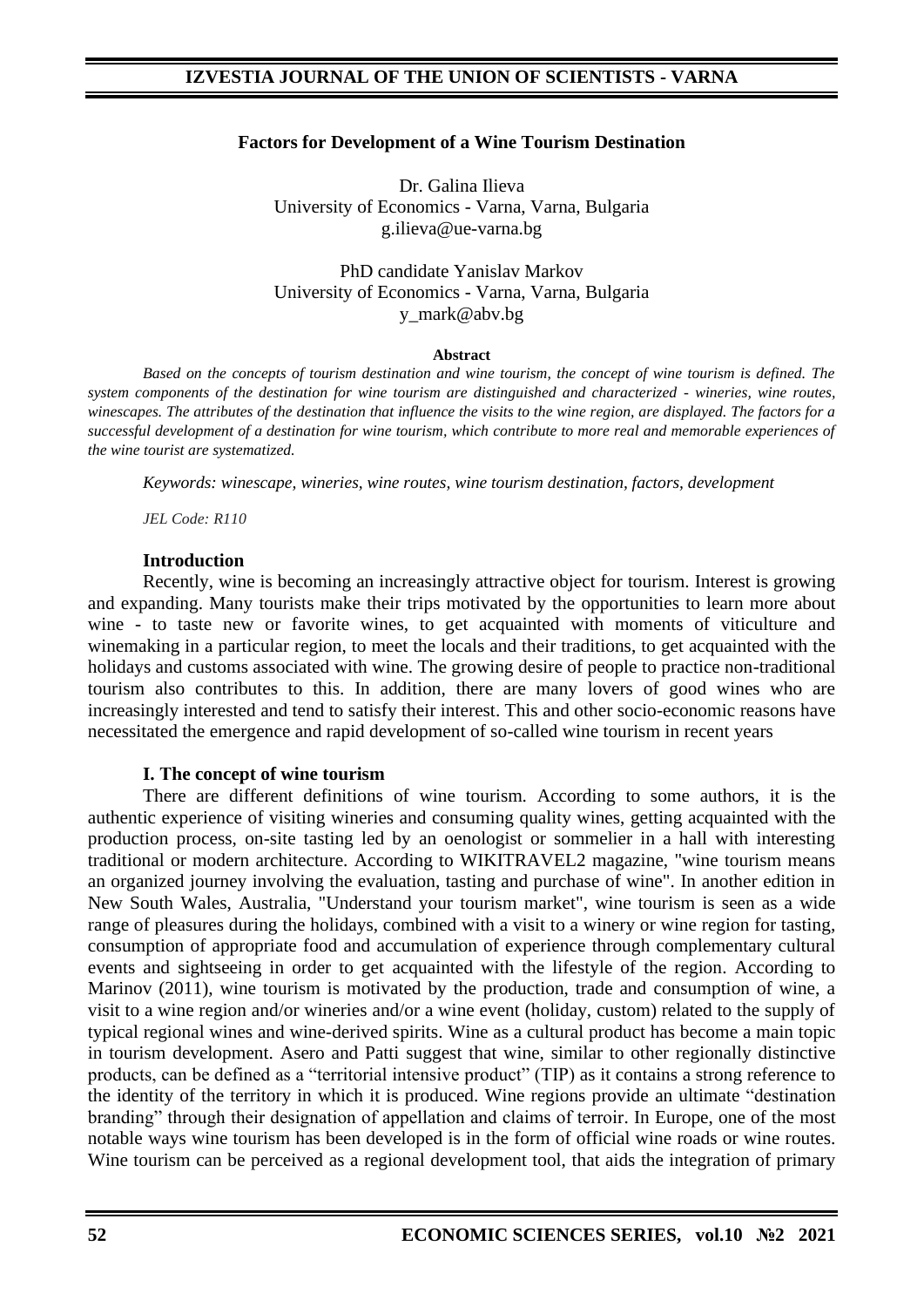(agriculture), secondary (wine industry) and tertiary (tourism) sectors, highlighting the respective wine territory's landscape characteristics and the uniqueness of its regional "touristic terroir".

Wine tourism is a form of alternative tourism, which is defined as "visitation of vineyards, wineries, wine festivals and wine exhibitions, where wine tasting and/or experiences related to the individual elements of a wine region are the primary motivating factors for visitors" (Hall , 1996; Macionis, 1996). As it is clear from the definition, the main prerequisite for the development of this type of tourism is the attractiveness of both the individual wineries and the wine region as a whole. Although often seen as a secondary source of income, it still brings a number of benefits to wineries, which in addition to the purely financial dimension of increased sales, also include better market recognition, improved image, brand loyalty, attracting new market segments, etc. Apart from the wineries, the trips have a favorable effect on the development of the respective regions as a whole.

Wine tourism can take various forms. Sometimes it is limited to a single visit to a winery, accompanied by tasting and a walk among the vineyards. It can be complemented with local or gourmet cuisine - in a restaurant or on a picnic, as well as a lecture on combining wine and food. One of the latest trends in wine seminars is the mixing of different wines, in which the visitors make their own unique blended wine. Wine is also a central theme of many events - wine festivals, rituals associated with the grape harvest or pruning of vines (Trifon Zarezan), open days in wineries and more.

After conducting a literature review, it becomes clear that literature defines wine tourism in many different ways. The table below lists the most common definitions of wine tourism:

| The major motive                            | Author                                         |
|---------------------------------------------|------------------------------------------------|
| visitation to vineyards                     | O'Neill, Palmer, Charters & Fitz, 2001,        |
| tasting of authentic tangible wine product  | O'Neill, Palmer & Charters, 2002, George       |
|                                             | Dimitrov                                       |
| visitation to wineries                      | Hall & Macionis, 1998; Macionis, 1996, в Hall, |
|                                             | Sharples, Cambourne, Macionis, Mitchell &      |
|                                             | Johnson, 2000                                  |
| as an accompanying motivation               | Jago, Issaverdis и Graham (2000)               |
| travel with special interest                | Donald Getz 2000, Yordanka Aleksieva, Stamen   |
|                                             | Stamov, Stoyan Marinov 2011                    |
| cultural experience                         | Coen & Ben Nun $(2009)$                        |
| experimental tourism                        | Dowling 1998: 78; Saayman & van der Merwe,     |
|                                             | 2014                                           |
| attractions of the wine regions - heritage, | Carmichael, 2005                               |
| landscape and wine production               |                                                |

Table 1. Definitions of wine tourism

*Source: The table has been compiled by the authors*

All this allows us to summarize that although there is no single definition of wine tourism, we can assume that wine tourism provides a wide range of pleasures during the holidays and skillfully combines a visit to a winery or wine region with gaining experience through complementary cultural events and sightseeing, which in turn contributes to a unique experience.

### **II.Factors for the development of wine tourism destination**

The product of the tourism destination has a complex content and is a set of diverse tangible and intangible components in a specific tourism area - natural and anthropogenic resources; events and entertainment; tourist activities; environmental conditions; infrastructure; transport,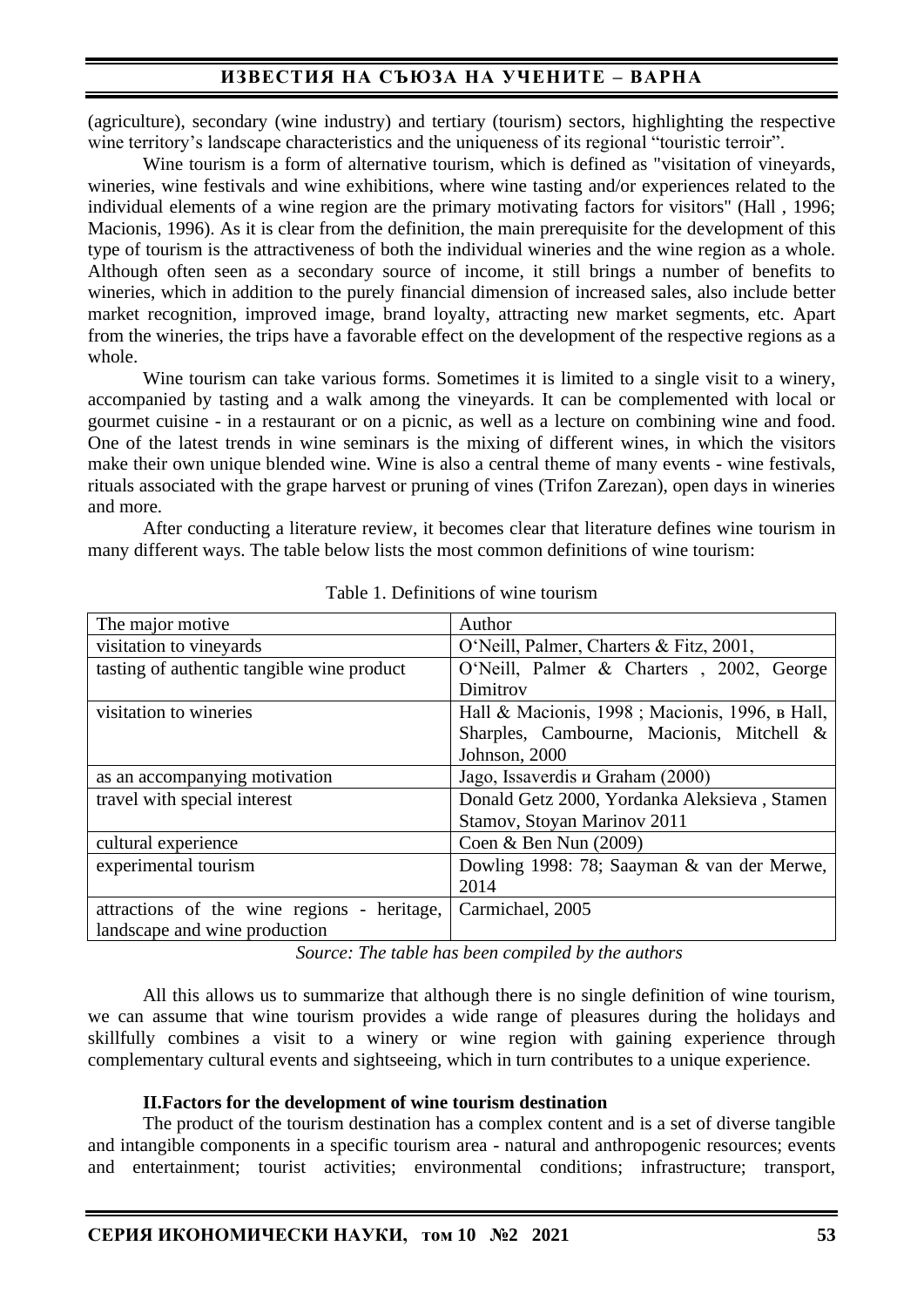accommodation and catering services; hospitality of the locals; imaginary concepts and values that bring benefits and are attractive to different groups of consumers in meeting their needs, motivation and expectations about spending their free time (Marinov, S., 2015). On this basis, the factors determining the development of a wine tourism destination are as follows:

### 1. Wineries

The history of the winery as a building and a monument of cultural heritage has intrigued a number of researchers and wine entrepreneurs since the early 80s of the 20th century. In 1990 in Victoria / Australia / a number of facts "related to the development of wineries as objects of wine tourism" were studied and documented, according to which "wine entrepreneurs aim to make the most of the history of the winery, the history of the wine industry and the material heritage associated with the wine". It turns out that there are also tourists who show interest not only in wine, but also a special interest in buildings and artifacts, which do not necessarily arise additional curiosity about the wine produced in them. In this sense, we are talking about the cultural connection and importance of wine and its cultural influences in tourism. Cultural preservation is interpreted in the protection and maintenance of vineyards, grape varieties and viticultural practices. The historical development of wine production, including the control of diseases and pests in the vineyards, also contains scientific value, which implies a serious attitude to wine and related processes and its manifestations in the field of cultural tourism This is what the connection between wine and cultural heritage is all about. It is interesting that the wine industry has a lot to learn about cultural heritage and marketing. A good example in this regard is the practice by Scotch Whisky distillers. The whisky industry has been developing, thanks to the tradition or recipe of this drink, which has been preserved for centuries. The wineries, drawing on the experience of whisky distillers, have the necessary elements that turn them into centers of cultural and historical heritage: landscape / nature /, architecture, traditional materials, historical presentations, presentation of the production process, characteristics of local culture - habits, customs, hospitality. An extremely important factor for meeting and satisfying the needs of cultural and industrial tourists is the combination and interpretation of these elements of cultural heritage: authenticity, expressed in the presentation of the original culture, accurate restoration, quality of products and services, participation in a craft under local conditions, and if possible, meeting with the locals. The main elements of wine tourism - wineries and larger complexes of the chateau type can be successfully integrated in terms of offering wine tourism services, defining a destination as a wine destination.

Ambitious winemakers can rely on investing in the brand through the reputation of quality wine and food, the unique environment and capture and take advantage of the economic benefits of wine tourism for themselves. It is of the utmost importance that they are able to easily attract more solvent customers to visit a winery or chateau for a short stay, a longer holiday or during business events.

## 2. Wine routes

Wine roads or routes are considered to be the oldest form of wine tourism. In the context of the modern concept of their development, they are present in all wine regions. Although research on their functions is limited, their positive effect on achieving satisfaction as a result of wine tourism experiences is obvious. There is also a lack of in-depth analysis of new and alternative forms of participation in self-organized wine tours. In all European countries that produce wine and develop, or tend to develop wine tourism, this type of tourism is officially structured through the main product known as "Wine Routes". Several regions in France have long developed wine routes that connect attractions, regions, winemakers, united by one goal - to increase the volume of the economy through grape production and increase the area of vineyards for the benefit of tourism. Many wine trails in Europe are being developed with the support of the European Wine Route Council (Europäische Weinstrassen), based in Bordeaux, France. The activity of this wine routes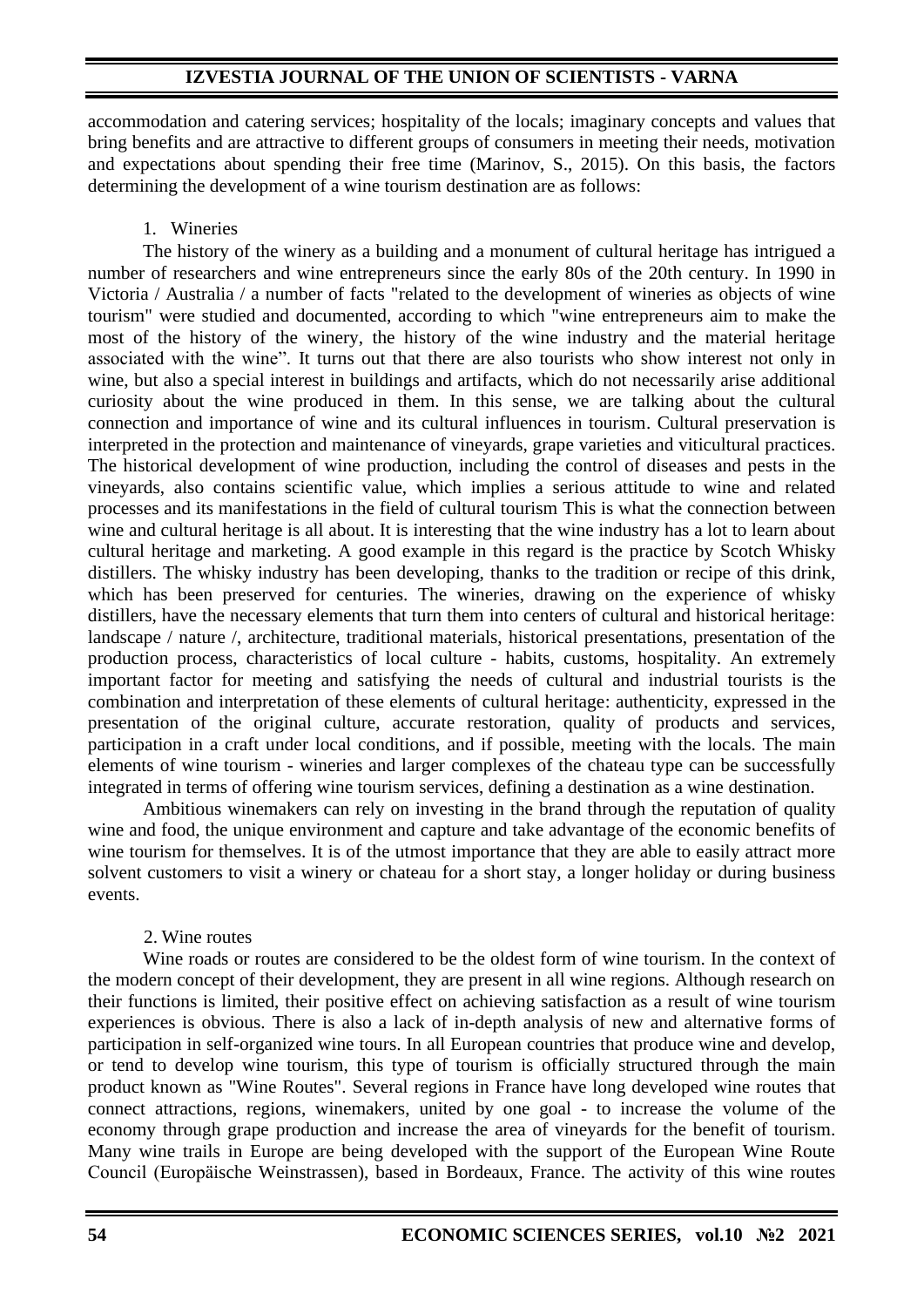council is aimed at: providing inventory of the existing wine routes and trails in Europe; developing standard marking and presentation of wine routes and their components in different countries and regions through pictograms; creating standards for the wine route and accreditation requirements; facilitating the development of further wine routes; marketing. One of the first countries that uses the wine route as a major tool for the development of wine tourism is Spain. The activities related to the organization and implementation of the wine routes are controlled by the Association of Wine Cities and the State Secretariat for Tourism. The first report of the Secretariat emphasizes the following three elements necessary for the successful implementation of the "routes" - the tourists for whom they are intended, technical implementation and formalities, related to the control mechanism of the system of "Wine Routes". The development of a wine route has been influenced by structural changes in the wine industry. It is specifically related to the wineries or chateaus located in it. The nature and range of the wine tourist product can be determined through the wine routes. The sections, called wine routes, are entirely dependent on the potential of wine tourism and their implementation has long been the subject of discussion. It is obvious that the development of wine routes is an integral part of the wine and tourism industry. In practice, they are the core attractions of wine tourism - wines, wine production facilities and wineries.

The basis of wine tourism is knowledge and practices in viticulture and winemaking, technological processes and types of wine, oenology and sommelier. Providing this information, combined with promotions and wine tasting during a tour of the wine region, is known as a wine tour and is a practical expression of the wine route within which it is realized. It must include a visit to a wine cellar and a talk which offers information about the region with its climatic and soil characteristics, unique varieties and stages of wine production in which guests can participate picking and stomping grapes, measuring sugar, and buying wine directly from the cellar. For the organization of the wine tour, the location of the resource is important - the vineyards, the sites - the wine cellars, the information centers, the advertising and the content of the routes and their classification. Depending on the functions of the objects included in the wine tour, they are divided into target, additional, accompanying. In one of the first guides, acting as wine tour guides, published in Napa Valley, the following elements of the wine tour are noted:

- vine culture and wine production, natural cellars and wineries, barrels, production of barrels, materials, foods suitable for accompanying wine consumption,

- art, including architecture, sculptures, stainless steel bottles for bottling, labels,

- architecture - old and modern, interior, environment - gardens and views,

- personal meetings - with winemakers, winery owners, staff, history - of the region, of the wine production, of the family,

- wine culture, region culture, organic farming and wine production, bottles and bottling,

- wine marketing - where to buy, how to buy the best, wine clubs, wine-related trade, shopping,

- sensory stimulation - aromas, taste, sound, sensation, romance of the wine and wine regions, pleasure of drinking and eating in a wine cellar,

- flora and fauna, microbiology, etc.

#### 3. The winescape

The winescape is described as the synergistic interaction between "vineyards, wineries and other physical structures, wines, natural landscape and setting, people and cultural heritage, towns, their architecture and artefacts within them". Alebaki and Lakovidou describe winescape as "the whole region and its attributes". Thomas, Quintal, and Phau developed the concept of seven main attributes of the winescape: (1) the winescape cluster, (2) the atmosphere, (3) the wine product, (4) complementary products, (5) the signage, (6) the layout, and (7) service personnel attributes.

The dimensions of the winescape are: (1) nature-related; (2) wineries and vineyards; (3) wine and other products; (4) encompassing factors; (5) signage and layout; (6) service personnel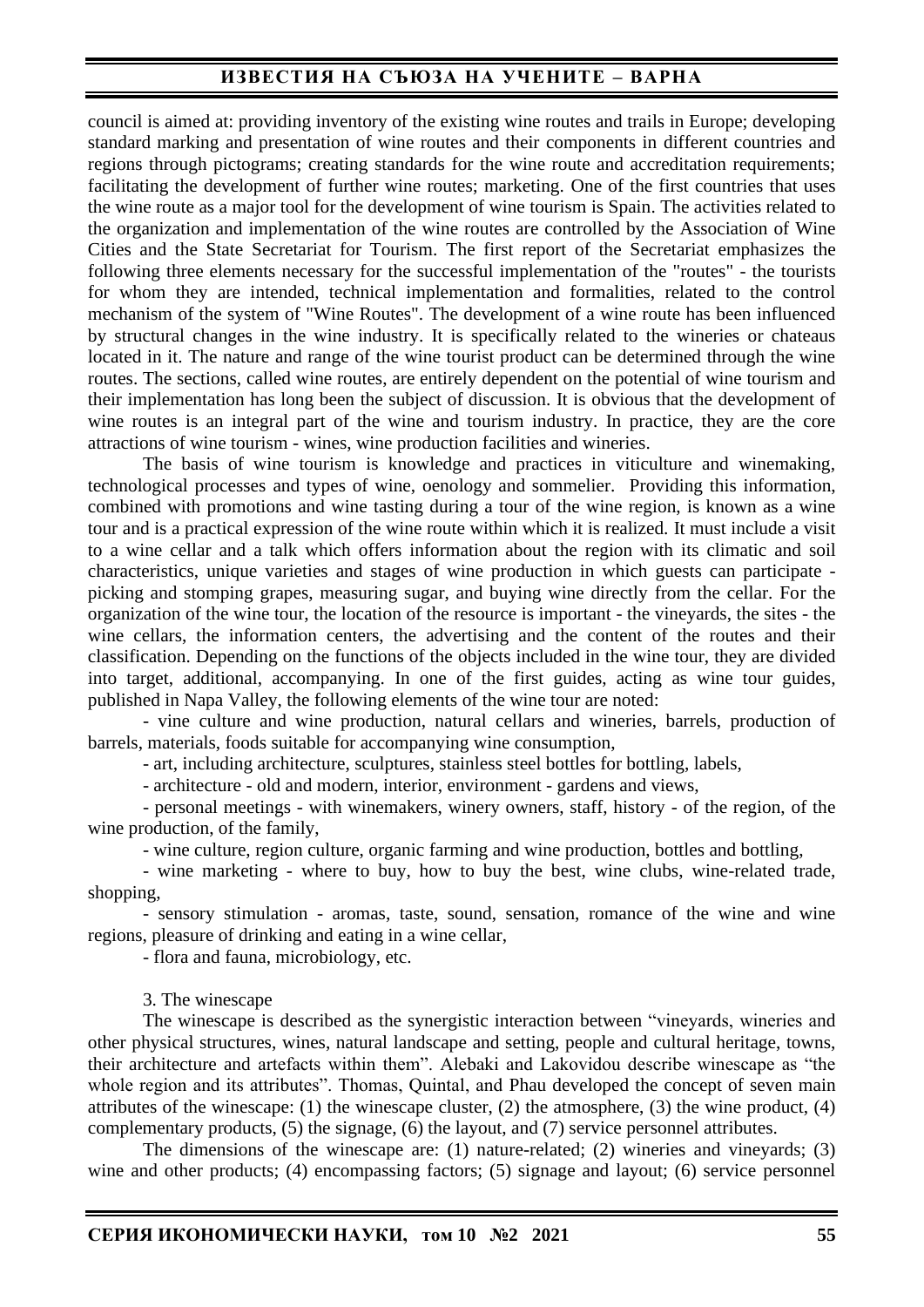and locals; (7) heritage-related towns; and (8) fun-based activities. The winescape is also the primary motivation that drives the wine tourists' hedonic experience where much importance is placed on it during the visit. Bruwer and Gross further that a winescape framework for wine tourism is depicted by five key dimensions: (1) infrastructure, (2) natural setting, (3) atmosphere, (4) layout, and (5) people. The winescape attributes shown above are considered in a multi-layered macrocontext of a wine region.

In order to establish the key attributes that contribute to the wine tourism experience, it is important to understand why people visit wine regions. It is also imperative to examine the natural environment, namely the wine landscape where this experience takes place.

Telfer (2000) argues that the winescape is characterized by three main elements, namely the presence of vineyards, winemaking and wineries, where wine is produced and stored (and sold in the cellar). Another abbreviation is to call it "terroir of wine tourism" (Hall et al., 2000). Douglas et al. (2001) believes that "wine tourism is influenced by the physical, social and cultural dimensions of the winescape and its components". Obviously then the landscape itself is part of the winescape in terms of wine tourism.

The landscape can be considered to have an inherent physical quality (Lothian, 1999). According to Nohl (2001), there are four levels of aesthetic familiarization during the aesthetic experience of a landscape:

1 perceived (senses are involved, seeing, hearing or smelling),

2 expressive (feelings and emotions related),

3 symptomatic (object signs are symptomatic of something else) and

4 symbolic (ideas and imaginations created in the minds of the viewers).

Therefore, a tourist's "sense of place" would be both physical and aesthetic (Charters, 2006). The vineyard landscape is used as a 'terroir' by some wine producers, that try to establish a connection in the consumer's mind with wine production and the sense of place (Johnson and Bruwer, 2007). However, the alluring effect of the physical geographical elements on wine tourists has not yet been studied. How important then is the aesthetic perception of the natural physical aspects of the region for wine tourists?

Some researchers suggest that wine tourists perceive a wider range of benefits before buying and during winery visits, including the tourist aspects of the surrounding community, ie. outdoor recreation areas, regional heritage and cultural attractions and local dining and accommodation (Bruwer & Alant, 2009; Bruwer & Lesschaeve, 2012; Cambourne, Macionis, Hall and Sharples, 2000; Cohen and Ben-Noon, 2009; Getz & Brown, 2006; Hall & Makionis, 1998; Johnson & Bruwer, 2007). Others, such as Getz (2000) and Hall and Macionis (1998), include events such as wine festivals and wine shows in the perceived benefits. Thus, wine tourism is now defined as much more than a cursory visit to wineries or vineyards to buy or drink wine. The scope of the destination's benefits, which are considered to attract consumers to visit wine regions and wineries, includes wine products, complex wine experience and other types of tourism and tourism functions supporting and constituting the overall regional tourism. In a general sense, understanding which benefits of a winescape attract the tourist to visit, return and/or recommend the destination to others is a key element in developing a successful marketing strategy for wine destinations (Chen & Tsai, 2007). Existing literature on the subject (see Table 2) shows that a number of factors contributing to the positive intention to visit and/or recommend winery and wine regions have been explicitly identified over the last decade (e.g. Baker & Crompton, 2000; Charters & Ali-Knight , 2002; Cole & Illum, 2006; Cole and Scott, 2004; Galloway, Mitchell, Getz, Crouch, & Ong, 2008; Getz & Brown, 2006). Most of the results are due to the application of survey methods specific to determining the significance of destination attributes and travel decision and/or purchasing behavior (e.g., Bruwer, 2003; Getz & Brown, 2005; Ryan, 2002; Sparks, 2007). Each of these elements is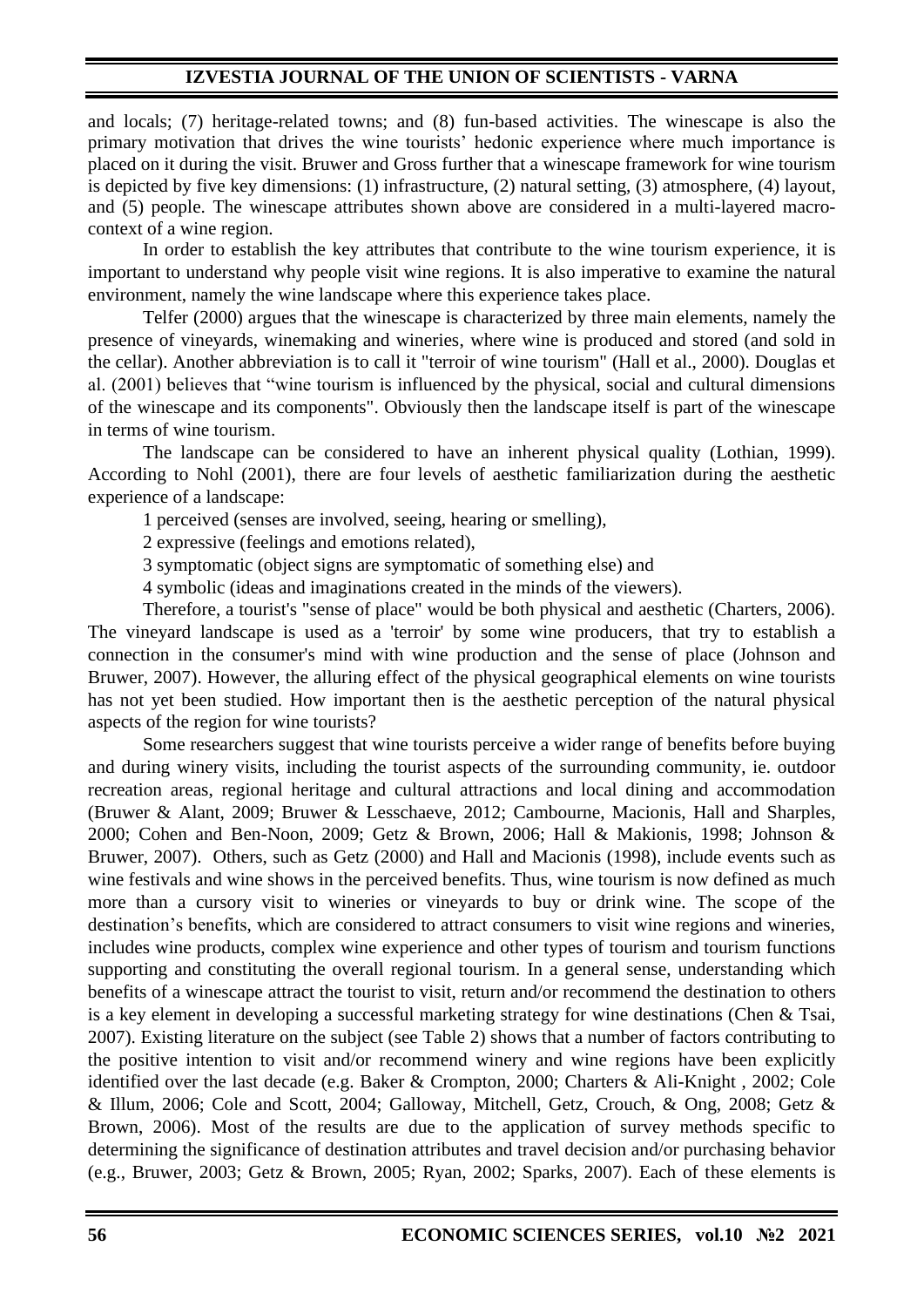thought to contribute to the overall image of the winescape in the minds of wine tourists (Bruwer & Lesschaeve, 2012; Johnson & Bruwer, 2007).

| Factor                                                                                                        | Source                                                                                                                                                                                 |
|---------------------------------------------------------------------------------------------------------------|----------------------------------------------------------------------------------------------------------------------------------------------------------------------------------------|
| Wine product and consumer experience                                                                          | Alant and Bruwer (2004); Bruwer (2013); Charters<br>and Ali-Knight (2002); Famularo, Bruwer, and Li<br>(2010); Galloway et al. (2008); Hall et al. (2000);<br>Hall and Macionis (1998) |
| General characteristics of the winescape<br>facilities,<br>(vineyards,<br>production<br>wine<br>tasting room) | Bruwer and Lesschaeve (2012); Galloway et al.<br>$(2008)$ ; Johnson and Bruwer $(2007)$ ; Telfer $(2000)$                                                                              |
| Opportunities for knowledge enrichment                                                                        | Bruwer and Alant (2009); Carmichael (2005);<br>Charters and Ali-Knight (2002); Carlsen (2004);<br>Dodd (1995); Galloway et al. (2008); Getz and<br><b>Brown</b> (2006)                 |
| Entertainment and events                                                                                      | Bruwer (2013); Carmichael (2005); Carlsen (2004);<br>Charters and Ali-Knight (2002); Dodd (1995);<br>Galloway et al. (2008); Getz and Brown (2005,<br>2006)                            |
| Natural environment and rural landscape                                                                       | Bruwer and Alant (2009); Bruwer and Lesschaeve<br>(2012); Carmichael (2005); Carlsen (2004); Bruwer<br>and Alant (2009), Dodd (1995); Galloway et al.<br>(2008); Getz and Brown (2006) |
| Relaxation and recreation                                                                                     | Carmichael (2005); Carlsen (2004); Dodd (1995);<br>Galloway et al. (2008); Getz and Brown (2005,<br>2006)                                                                              |
| Customer service                                                                                              | Baker and Crompton (2000); Bitner (1992); Cole<br>and Scott $(2004)$ ; Galloway et al. $(2008)$                                                                                        |
| Socialization and wine clubs                                                                                  | Carmichael (2005); Carlsen (2004); Dodd (1995);<br>Galloway et al. (2008); Getz and Brown (2005,<br>2006)                                                                              |
| Other types of tourism and tourist services                                                                   | Bruwer and Lesschaeve (2012); Galloway et al.<br>(2008)                                                                                                                                |

Table 2. The predominant attributes of the destination influencing the visits to a wine region

*Source: The table has been compiled by the authors*

## 4. The experiences of wine tourists

There are many authors who study the factors that contribute to the significant experience of wine tourists, regarding their attitudes, behavior and preferences (Ali-Knight and Carlsen, 2003; Cohen et al., 2013; Asero and Patti, 2009; Mitchell et al., 2012; Ben-Nun and Cohen, 2008; Saayman and Merwe, 2015; Pikkemaat et al., 2009). In fact, according to the literature review on wine tourism experience studies, there are three main aspects as follows: **framework factors, influencing factors and success factors.**

**The framework factors** refer to the characteristics of wine tourism and their features. Getz (2000) defines the wine tourism experience as a complete sensory experience that involves the five senses as follows:

(1) Taste: wines and regional cuisine, fresh grapes and other regional products;

(2) Smell: the land and the grapes, the fresh air in the countryside, the fermentation of the wine, the cellars where the wine ages, the cooking and the roses and herbs from the garden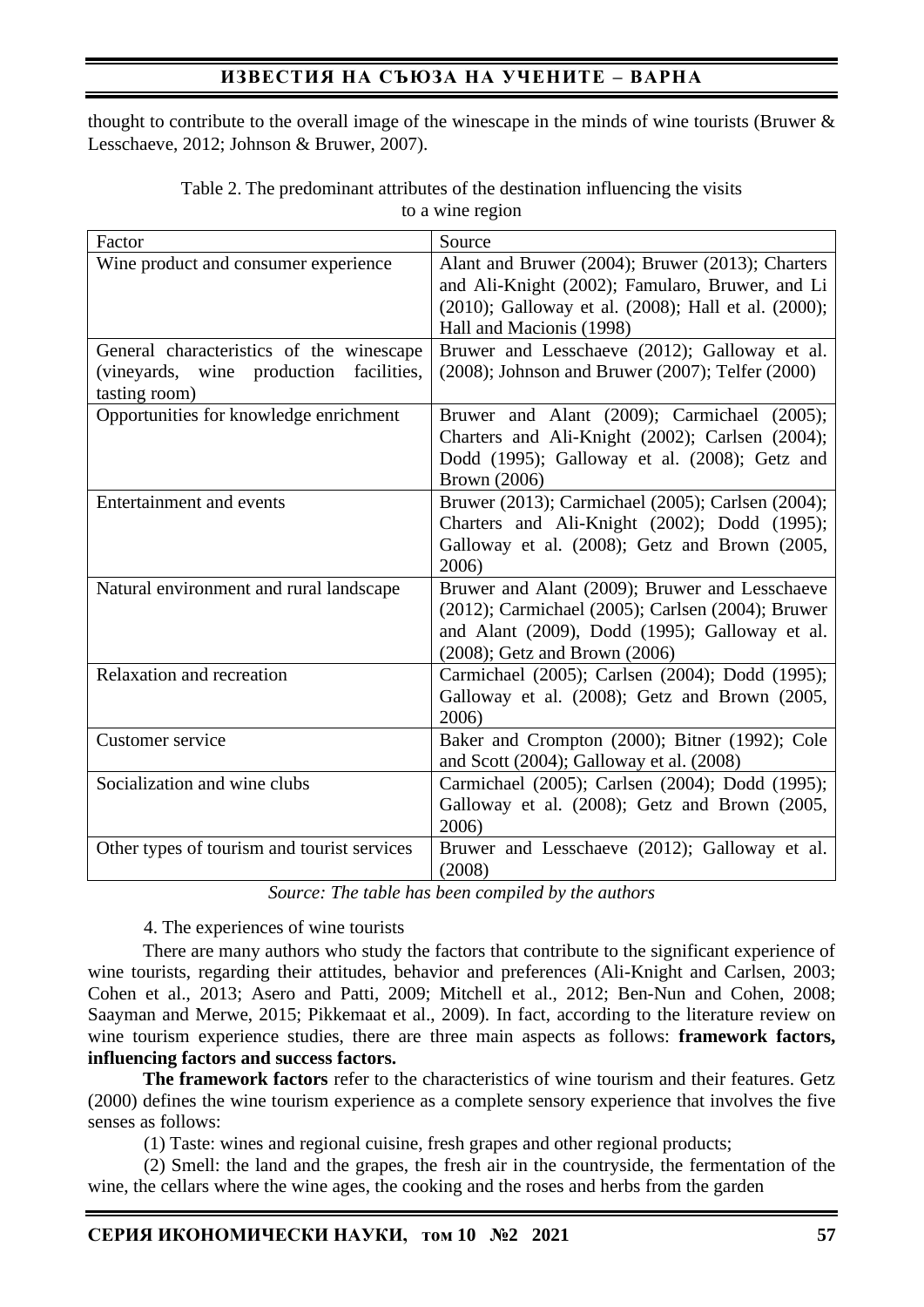(3) Touch: from the interpretation of wine production processes, the bottle and glass, cooking with wine and grape picking;

(4) Sight: the vineyards and the blue sky, the unique regional architecture, the people having fun, traditional festivals and the wine colours; and

(5) Hearing: bottling, opening a bottle of wine, festive music, wine production equipment, and cooking and cuisine. It is a culturally authentic experience in a perfect scenario, which involves lifestyles that are connected to wine and food; it is romantic, based on the notion that wine, food and an attractive atmosphere promote romance; it is educational, as consumers learn about the wine culture and the local culture (Getz, 2000, p. 3; Getz and Brown, 2006).

In summary, the wine tourism experience is complete and unique, according to the **key framework factors** pointed out by Carlsen and Charters (2006) and Inácio (2010) as follows:

Authenticity: observe and have the opportunity to participate in a production process of a product, which has a very high social value – the authentic one;

Monetary value: the attributed value is higher than the monetary value spent in buying and consuming this product;

Service interaction: interdependence of all involved agents and actors at the destination place and tourist supply place;

 Surroundings scenario and atmosphere: landscape and surroundings scenario where it happens;

Product offers, goods and services conceptions: sold and promised to the tourists;

Information dissemination: dissemination of these products and contexts and their effective difference;

Personal growth: provided by the learning experience; and

Lifestyle: connected to a healthy, elitist lifestyle, with good taste and a knowledgeable class

Contextualizing and analysing the previous factors, the complete and unique wine tourism experience demonstrates and implies an equal synergy between all, e.g. implies a series of players, stakeholders, actors and sectors that contribute to it and that also benefit from it (exceptional wine tourism experience). This unique nature is reinforsed by the fact that it is valid for the person who does it, who manages it and who participates in this concept of experience. In the study and development of wine tourism experiences, it is fundamental to know their **influential factors**, as wine tourism experience can result in an increase in wine sales, increase in the number of visitors and what is spent in the region (Saayman and Merwe, 2015).

The wine tourism experience is also a result of the personal characteristics of the consumer; the characteristics of the visited place (location, architecture, decor and hygiene); the visit's dynamic (socializing with wine personalities, producers and winemakers, other visitors, wine cellar employees, service and developed activities); interaction with other elements of the experience such as hospitality and lodging; characteristics of the visited region (landscape, cultural heritage, festivals and events and other local attractions) (Hall et al., 2000; Pikkemaat et al., 2009; Cohen et al., 2013).

### **Success factors of the wine tourism experience**

Regarding the success factors of the wine tourism experience, after reviewing the work of many authors, Ali-Knight and Carlsen (2003), describe some indispensable conditions necessary to offer exceptional wine tourism experiences such as: memorable experiences that involve the visitor and are an excellent opportunity to increase wine sales; novelty value; provide exceptional experiences, in addition to the wine tastings, for example, visiting the region in a limousine, travelling in a helicopter or a hot air balloon above the vineyards; grand events, which will involve and entertain the visitor, attracting different market segments, with different events in the wine region.

Including events and festivals in marketing, brand and promotion of wine regions have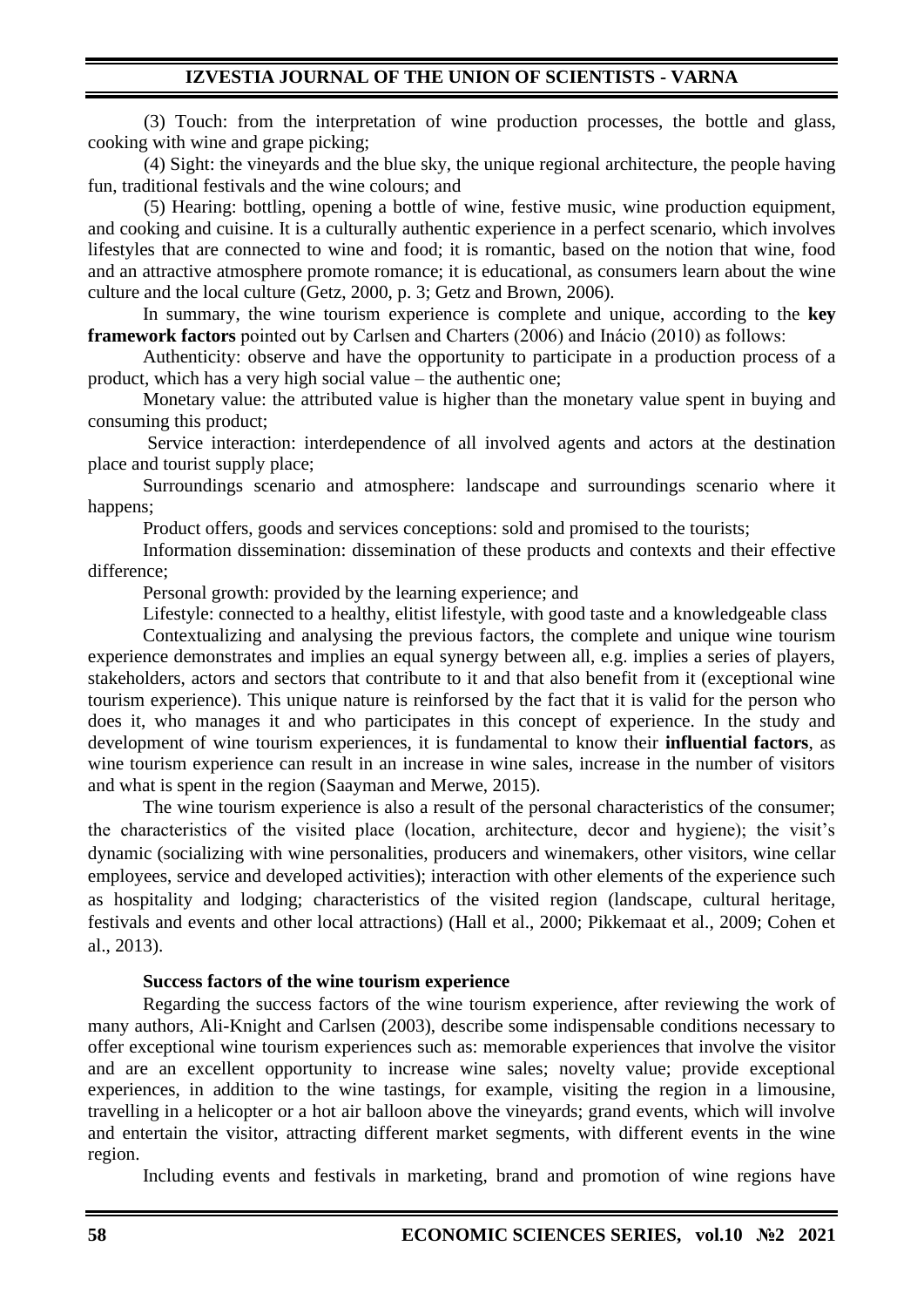become quite important, and nowadays, all wine regions have wine festivals or wine tourism events; free wine tastings opportunity, that provides an excellent opportunity to build relationships with clients; sensorial experiences, as the tasting becomes a complete sensorial and educational experience too, and the visitor develops a positive connection to the place and the wines; include emotion, entertainment and participation to create customer loyalty.

Getz and Brown (2006) examined the critical success factors for wine tourism regions and concluded that the success of the wine tourism experience results from the combination of three core components and their adjacent dimensions as follows: core wine product; core destination appeal; and the cultural product. Their research paid specific attention to the importance attached by wine consumers to various destination and trip attributes when deciding upon a wine tourism experience. According to their analysis of these critical success factors, it is possible to conclude that the success of wine tourism is a result from the combination of these three nuclear components and their adjacent dimensions.

### **Conclusion**

In conclusion, tourists look for fascinating and immersive experiences, trying to experience something unique and memorable, to have close contact with local producers and to connect with the identity of the territory. Traditional visits to wineries, wine cellars and wine tastings are crucial for wine tourism, but it is necessary to promote other authentic elements to improve and differentiate the experience. Therefore, wine and food experiences in rural areas must meet and, if possible, exceed tourists' expectations by promoting personalized experiences that engage personal resources (such as previous knowledge or experience), thus contributing to the engagement and satisfaction of visitors. The interaction with the physical environment of the destination is also important for the tourist experience, as it affects the participation of tourists and the quality of social interaction in the co-creation of an experience. Interacting with physical winescapes shaped by unique local resources can also contribute to more authentic and memorable experiences.

#### **References**

- 1. Marinov, S.,(2011) Suvremenni vidove turizum, Izdatelstvo "Nauka i ikonomika" , Ikonomicheski universitet-Varna
- 2. Marinov, S., (2015) Menidzhmunt na turisticheska destinacia, Izdatelstvo "Nauka i ikonomika", Ikonomicheski universitet-Varna.
- 3. Alant, K. and Bruwer, J. (2009), The hedonic nature of wine tourism consumption: An experiential view, International Journal of Wine Business Research 21(3):235-257
- 4. Alebaki, M. & Iakovidou, O. (2006). Wine tourism and the characteristics of winery visitors: The case of Wine Roads of Northern Greece. Paper presented at the 9th Pan-Hellenic Congress of Greek Association of Agricultural Economists. Athens, Greece, 2-4 November 2004.
- 5. Ali-Knight, J.; Carlsen, J.(2003) An Exploration of the use of "Extraordinary" Experiences in Wine Tourism. In Proceeding of the International Colloquium in Wine Marketing; Wine Marketing Group, University of South Australia: Adelaide, Australia, pp. 1-6
- 6. Asero, V.; Patti, S.(2009) From Wine Production to Wine Tourism Experience: The Case of Italy; American Association of Wine Economists, Economic Department, New York University: New York, NY, USA, 2009.
- 7. Baker & Crompton, 2000; Charters & Ali-Knight, 2002; Cole & Illum, 2006; Коул и Скот, 2004; Galloway, Mitchell, Getz, Crouch, & Ong, 2008; Getz & Браун, 2006
- 8. Bruwer,J., Gross,M., Lee,H.(2016) Tourism destination image (TDI) perception within a regional winescape context, Tourism analysis : an interdisciplinary tourism & hospitality journal. - Putnam Valley, NY : Cognizant, LLC., ISSN 1083-5423, ZDB-ID 2019463-8. - Vol. 21.2016, 2/3, p. 173-187
- 9. Bruwer, J., Lesschaeve,I. (2012) Wine Tourists' Destination Region Brand Image Perception